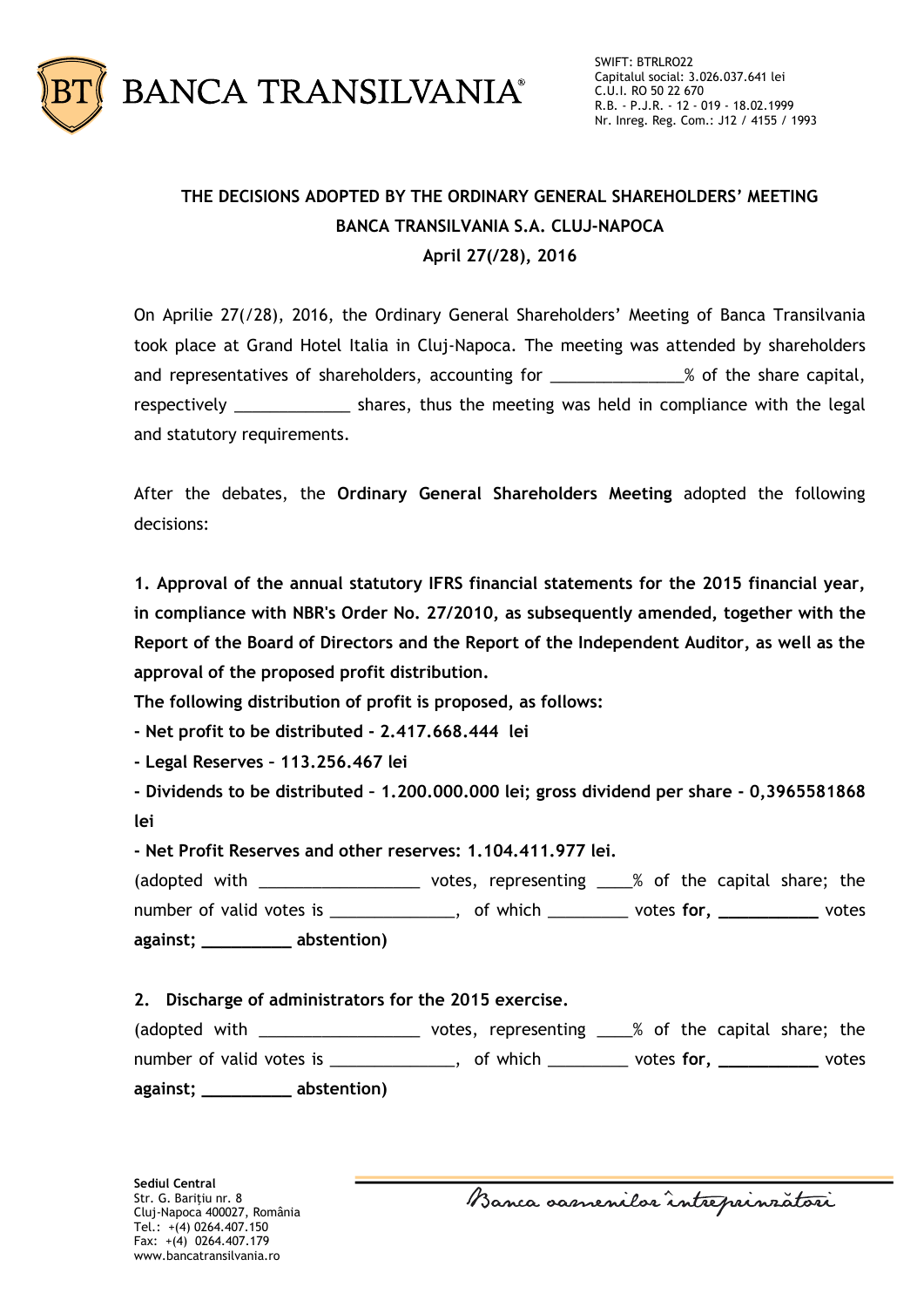**3. Approval of the revenue and expenditure budget and the investment plan for 2016 (business plan for 2016).**

(adopted with \_\_\_\_\_\_\_\_\_\_\_\_\_\_\_\_\_\_\_\_\_\_ votes, representing \_\_\_\_% of the capital share; the number of valid votes is \_\_\_\_\_\_\_\_\_\_\_\_\_\_, of which \_\_\_\_\_\_\_\_\_ votes **for, \_\_\_\_\_\_\_\_\_\_** votes **against; \_\_\_\_\_\_\_\_\_ abstention)**

**4. Establishing the directors' remuneration for 2016, including the maximum cap of additional remunerations granted to directors and managers.** (adopted with \_\_\_\_\_\_\_\_\_\_\_\_\_\_\_\_\_\_\_\_\_\_ votes, representing \_\_\_\_% of the capital share; the number of valid votes is \_\_\_\_\_\_\_\_\_\_\_\_\_\_, of which \_\_\_\_\_\_\_\_\_ votes **for, \_\_\_\_\_\_\_\_\_\_** votes **against; \_\_\_\_\_\_\_\_\_ abstention)**

**5. Election of a director for the period remaining until the expiry of the mandate of the current Board of Directors (i.e. until April 2018), given the available vacancy.**

(adopted with \_\_\_\_\_\_\_\_\_\_\_\_\_\_\_\_\_\_\_\_\_\_ votes, representing \_\_\_\_% of the capital share; the number of valid votes is \_\_\_\_\_\_\_\_\_\_\_\_\_\_, of which \_\_\_\_\_\_\_\_\_ votes **for, \_\_\_\_\_\_\_\_\_\_** votes **against; \_\_\_\_\_\_\_\_\_ abstention)**

**6. Approval of the date of May 31, 2016 as the registration date (defined as the date of identification of the shareholders who are to benefit from dividends and other rights under the GMS decisions) and of the ex date - May 30, 2016.**

(adopted with \_\_\_\_\_\_\_\_\_\_\_\_\_\_\_\_\_\_\_\_\_\_ votes, representing \_\_\_\_% of the capital share; the number of valid votes is \_\_\_\_\_\_\_\_\_\_\_\_\_\_, of which \_\_\_\_\_\_\_\_\_ votes **for, \_\_\_\_\_\_\_\_\_\_** votes **against; \_\_\_\_\_\_\_\_\_ abstention)**

**7. Approval of the date of June 17, 2016 as the payment date.**

(adopted with \_\_\_\_\_\_\_\_\_\_\_\_\_\_\_\_\_\_\_\_\_\_ votes, representing \_\_\_\_% of the capital share; the number of valid votes is \_\_\_\_\_\_\_\_\_\_\_\_\_\_, of which \_\_\_\_\_\_\_\_\_ votes **for, \_\_\_\_\_\_\_\_\_\_** votes **against; \_\_\_\_\_\_\_\_\_ abstention).**

**8. Approval of the mandates for the Board of Directors and for its individual members to carry out the decisions adopted by the Ordinary General Meeting of Shareholders.**